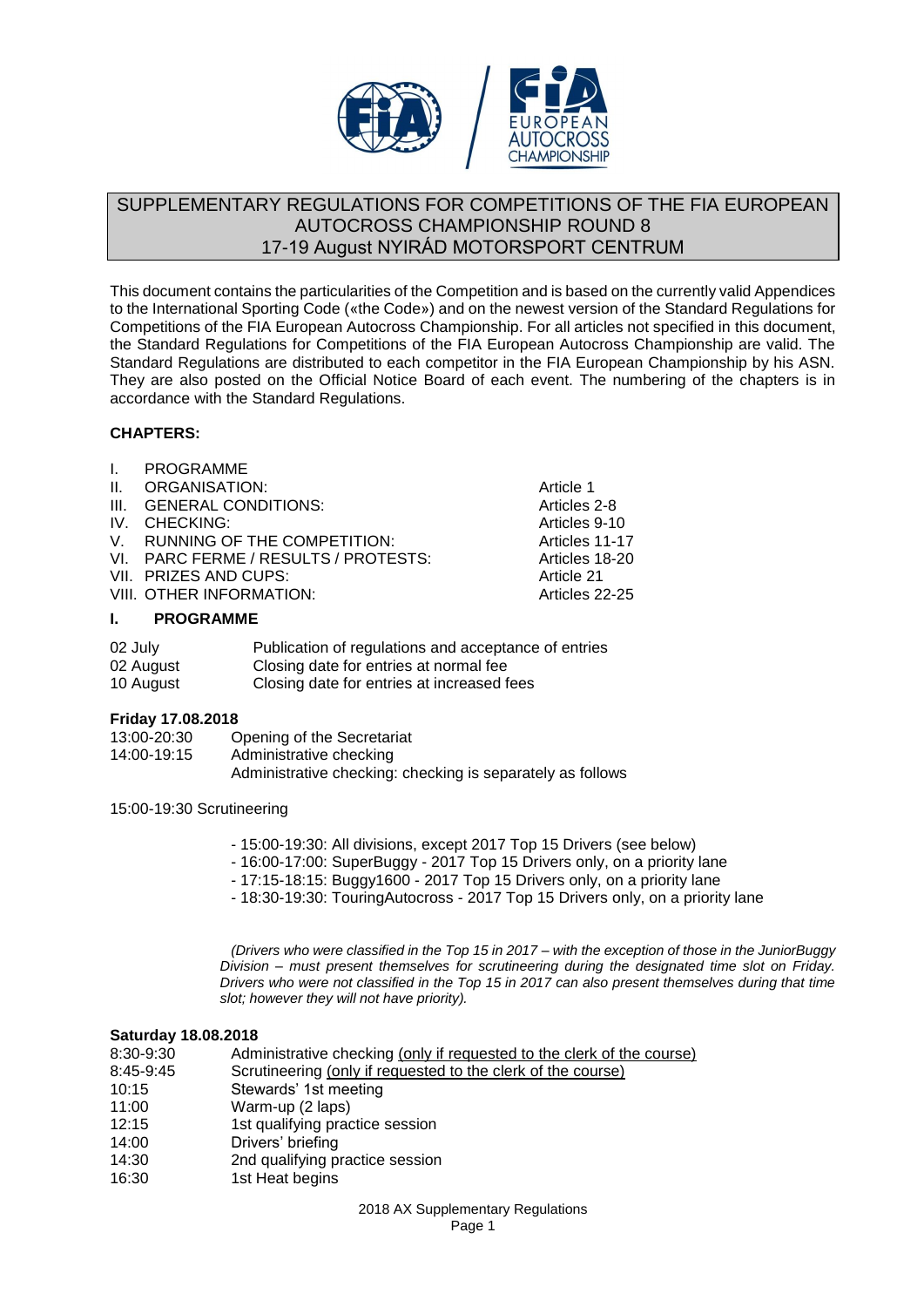# **Sunday 19.08.2018**<br>8:30 2n

8:30 2nd Heat begins<br>11:30 3rd Heat begins 3rd Heat begins 10. min after the end of  $3<sup>rd</sup>$  Heat Second Stewards' meeting 14:30 Semi-Finals and Finals Semi-Finals and Finals After each finals Podium (front of the tribune – UPG) 10 min. after the end of Finals Third Stewards' meeting Official Prize Giving (Pre Grid Area)

# **II. ORGANISATION**<br>**1.1** The Nvirád Motorsi

**1.1** The Nyirád Motorsport Kft will organise an FIA European Autocross Championships Competition. This Competition will be run in accordance with the Code (and its Appendices), the FIA Regulations for Autocross, General Prescriptions for the Championship and these Regulations (and any other Regulations which may be issued in writing by the organisers).

#### **1.2 Organising Committee**

Mr. Attila MÓZER, Mr. András KRAUSS Dr. Permanent Secretariat:

**Nyirád Motorsport Kft.**

H-4400 Nyiregyháza, Család u. 50. Tel: +36 70 778 4560 Fax: +36 1 463 2540 e-mail: [nyiradmotorsport@gmail.com](mailto:nyiradmotorsport@gmail.com)

#### **1.3 Officials**

| - Chairman                      |               | Mr Wlodek SZANIAWSKI        | (POL) |
|---------------------------------|---------------|-----------------------------|-------|
| - Steward                       |               | Mr. Jukka WESTERBACK        | (FIN) |
| - Steward (national)            |               | Mr Balázs CSELÉNYI          | (HUN) |
| - FIA observer                  |               | Mr Franz LANDAUF            | (AUT) |
| - FIA technical delegate        |               | Mr. Bert BLOCKS             | (BEL) |
| - Clerk of the course           |               | Mr Gergely ERI              | (HUN) |
| - Secretary to the stewards     |               | Ms Márti ZUBAI              | (HUN) |
| - Assistant clerk of the course |               | Mr Vilmos CSELÉNYI          | (HUN) |
| - Secretary of the Competition  |               | Ms Csilla TÁPAI             | (HUN) |
| - Chief scrutineer              |               | Mr Béla SZILÁGYI            | (HUN) |
| - Chief timekeeper              |               | Mr Lajos BOROS              | (HUN) |
| - Safety officer                |               | Mr Tibor LASKAI             | (HUN) |
| - Chief medical officer         |               | Mr Ferenc LETENYI Dr        | (HUN) |
| - Drivers' liaison officer      |               | Mr Cerny ROBERT             | (SVK) |
|                                 |               | Ms Katalin TÓTH             | (HUN) |
| - Press officer                 |               | Ms. Viktória DEZSÉRY-KRAUSS | (HUN) |
| - Judges of fact:               | - startline   | Mr Simon BUDAI              | (HUN) |
|                                 | - false start | Ms Ágnes KOZMA              | (HUN) |
|                                 | - finish      | Mr Szabolcs KÁLLAI          | (HUN) |
|                                 |               |                             |       |

#### **1.4 Official Notice Board**

The Official Notice Board is located at the paddock, nearby Iron-structured Hall.

## **III. GENERAL CONDITIONS**

#### **2. GENERAL**

**2.1** This Competition will count for:

- The 2018 FIA European Autocross Championship

- The 2018 FIA Autocross Nations Cup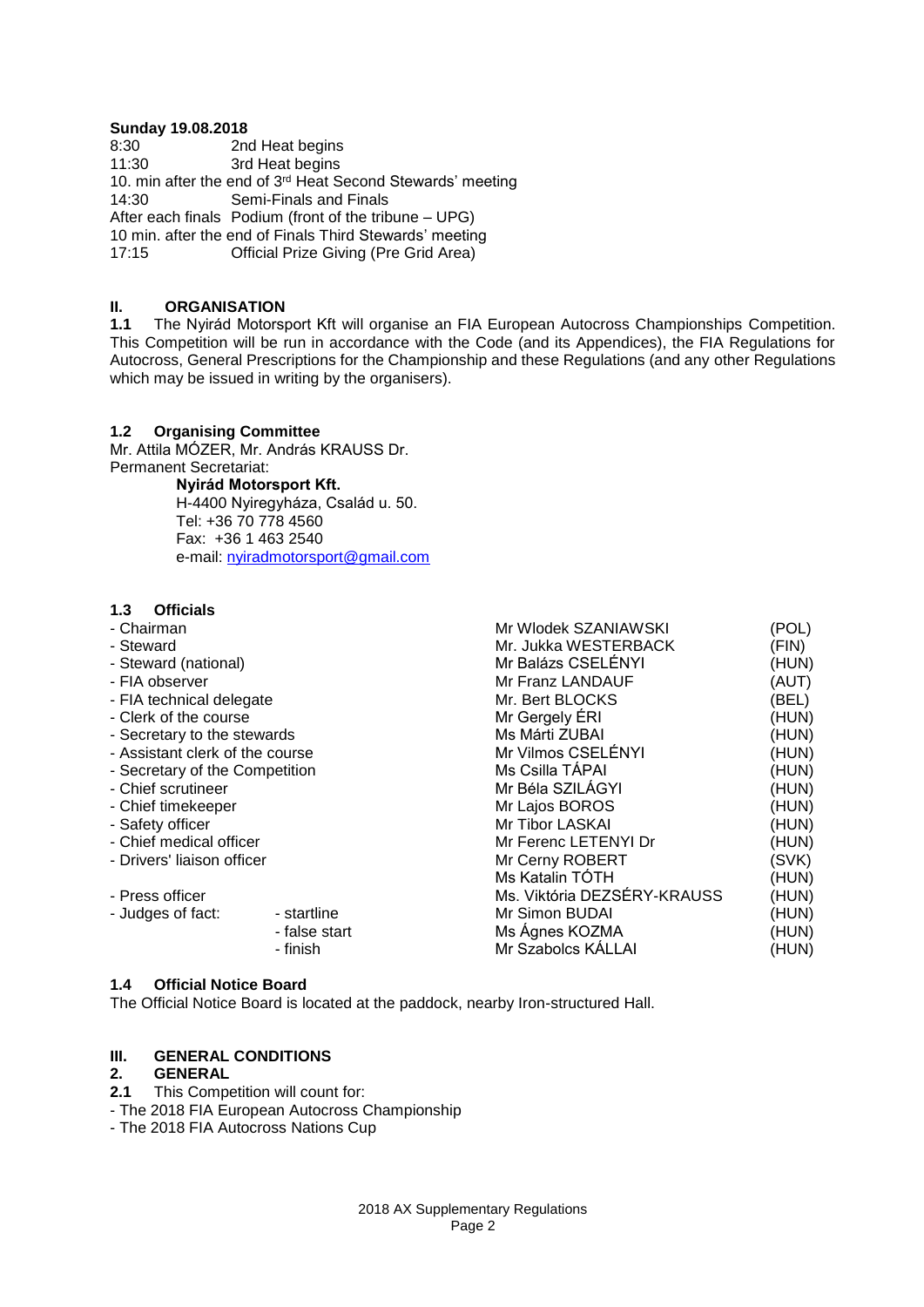## **3. DESCRIPTION OF THE CIRCUIT**

| Place:          | Nyirád community, Outskirt    |  |  |
|-----------------|-------------------------------|--|--|
| Telephone:      | András KRAUSS +36 70 778 4560 |  |  |
| Length:         | 1040 metres                   |  |  |
| Width of start: | 15 metres                     |  |  |
| Maximum width:  | 23 metres                     |  |  |
| Minimum width:  | 12 metres                     |  |  |

Location: 25 kilometres north from lake Balaton, near the community Nyirád, and 5 kilometres southwest from it. **The location can be reached only from East using the road Nyirád-Tapolca** GPS: N: 46º 58' 11",E: 17º 25' 00" .

#### **5. ENTRY FORMS – ENTRIES**

**5.1** Anybody wishing to take part in the Competition must send the attached entry form duly completed **(and copy of the drivers and competitor licence)** to the Secretariat at

## **Nyirád Motorsport Kft.**

H-4400 Nyíregyháza, Család u. 50.

Email: [nyiradmotorsport@gmail.com;](mailto:nyiradmotorsport@gmail.com?subject=Nyirád%20AX%20EC%202015) Web[: www.nymc.eu](http://www.nymc.eu/)

Name of the Bank: Raiffeisen Bank zRt.; Address: H-1054 Budapest, Akadémia utca 6.

IBAN: HU 7412 0428 0901 1281 5300 2000 05; SWIFT: UBRTHUHB.

before 1st closing date at normal fee: 02 August 24:00; 2nd closing date at increased fees: 10 August 24:00.

**5.8** The maximum number of starters will be 130.

## **6. ENTRY FEES**

**6.1** The entry fee is:

**a)** 1st closing date of entries: maximum 220 € (Entry fee 170 € + 50 € paddock fee – all included)

**b)** 2nd closing date of entries: maximum 275  $\epsilon$  (Entry fee 225  $\epsilon$  + 50  $\epsilon$  paddock fee – all included)

**c)** After 2nd closing date of entries: maximum 440  $\epsilon$  (Entry fee 390  $\epsilon$  + 50  $\epsilon$  paddock fee – all included)

As the entry form from the Driver and the confirmation of the acceptance from the organiser is considered as a contract, the Driver, not coming to the Competition, has to apologise giving the reason as soon as possible.

## **The entry fee will be paid before, closing date for entries**:

a) 02.08.2018 24:00, 1st closing date of entries

b) 10.08.2018 24:00, 2nd closing date of entries

- **6.3** Entry fees may be refunded only:
- **a)** to candidates who are not accepted,
- **b)** in the case of the Competition not taking place,

**c)** if the Competitor withdraws his entry no later than the Monday before the Competition. If the withdrawal is announced to the organiser between that Monday and the opening of the administrative checking, 50% only of the entry fee will be refunded.

#### **7. INSURANCE**

In the entry fee the driver's liability premium is also included. The driver's liability premium guarantees the competitors' cover for Third Party Liability towards third parties up to the amount of HUF 63 million (€ 200.000) /damage. Insurance company: TBA Contract number: TBA

# **IV. CHECKING**

## **10. SCRUTINEERING**

## **10.2 Noise**

For all cars, a limit of 100 dB is imposed. (NB: Should national Regulations impose a lower limit than the FIA, this shall be mentioned).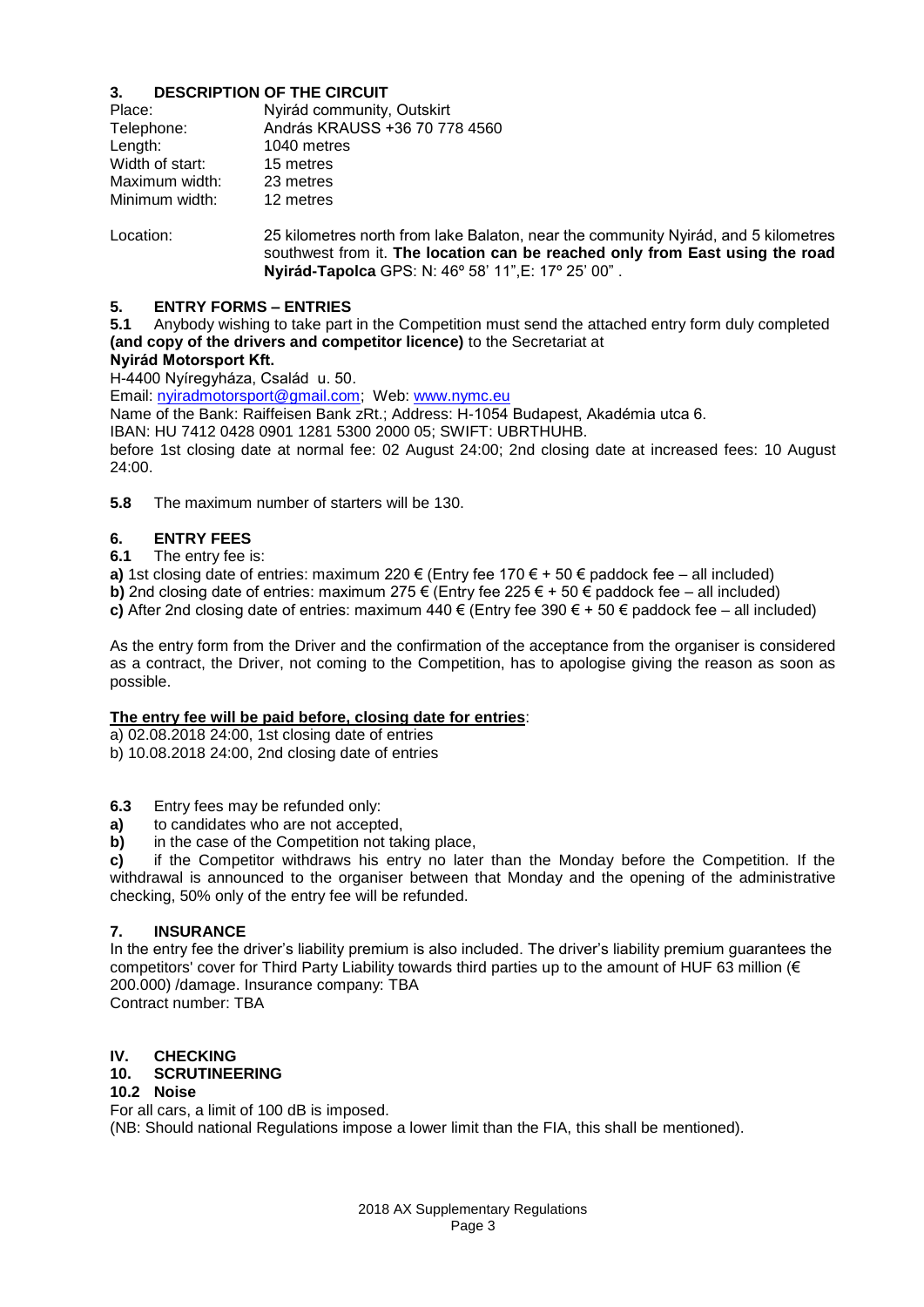## **V. RUNNING OF THE COMPETITION**

## **12. PRACTICE AND DRIVERS' BRIEFING**

**12.1** A warm-up and two qualifying practice sessions, one organised in order of the numbers and the second in reverse order, are obligatory in each division.

There must be no more than 1 car at each 120m of the track in each qualifying practice session, which will be run over 4 laps minimum, starting from the car crosses the finish line, and all lap are counting.

The best lap time from all the qualifying practice sessions determines the starting positions for the first Heat. In the event of a tie, the next best lap time of the Drivers who have tied determines the starting positions.

Each Driver must complete at least one lap in practice. Should this not be the case, the Driver may be allowed to start in the first qualifying Heat, at the discretion of the stewards. Cars from different divisions will run separately.

**12.2** Briefing notes in English and optionally in the host language of the Competition will be given in writing to all Drivers at the administrative checking.

**12.3** A Drivers' briefing will be organised before the second qualifying practice session.

## **14. QUALIFYING**

There will be **5 laps** in the qualifying Heats.

## **15. SEMI-FINALS AND FINALS**

There will be **6 laps** in the Semi-Finals and **7 laps** Finals.

## **VI. PARC FERME – RESULTS – PROTESTS**

## **20. PROTESTS – APPEALS**

**20.1** All protests will be lodged in accordance with the Code.

All protests must be made in writing and handed to the clerk of the course or his assistant, or in their absence any of the stewards of the meeting, together with the sum of  $\epsilon$  500. If the protest requires the dismantling and re-assembly of different parts of a car, the claimant must make a deposit of €3.000,-.. **20.5** Competitors have the right to appeal, as laid down in Article 15 of the Code and also as set out in the Rules of the International Court of Appeal. The amount of the appeal fee is €1.200,.-

## **VII. PRIZES AND CUPS**

## **21. PRIZES**

It is recommended to organise the podium ceremony on the circuit will be held immediately after the races. The winners of the 1st, 2nd and 3rd prizes must be present wearing their race overalls. Failure to attend this ceremony will be penalized by the loss of any monetary award / benefit associated with the corresponding position at the end of the race.

The prize-giving will take place at Iron-structured Hall at 17:15.

The prizes will be awarded in Euros. Prize fund net of taxes distributed:

| <b>Classification</b> | <b>SuperBuggy</b> | Buggy1600 | <b>TouringAX</b> | <b>JuniorBuggy</b> |
|-----------------------|-------------------|-----------|------------------|--------------------|
| 1st                   | € 600             | € 500     | € 400            | € 300              |
| 2 <sub>nd</sub>       | 550               | 450       | 350              | 250                |
| 3 <sup>rd</sup>       | 500               | 400       | 300              | 200                |
| 4 <sup>th</sup>       | 450               | 350       | 250              | 150                |
| 5 <sup>th</sup>       | 400               | 300       | 225              | 100                |
| 6 <sup>th</sup>       | 350               | 275       | 200              | 100                |
| 7 <sup>th</sup>       | 300               | 250       | 175              | 100                |
| 8 <sup>th</sup>       | 250               | 200       | 150              | 100                |
| gth                   | 200               | 150       | 125              | 100                |
| 10 <sup>th</sup>      | 150               | 125       | 100              | 100                |